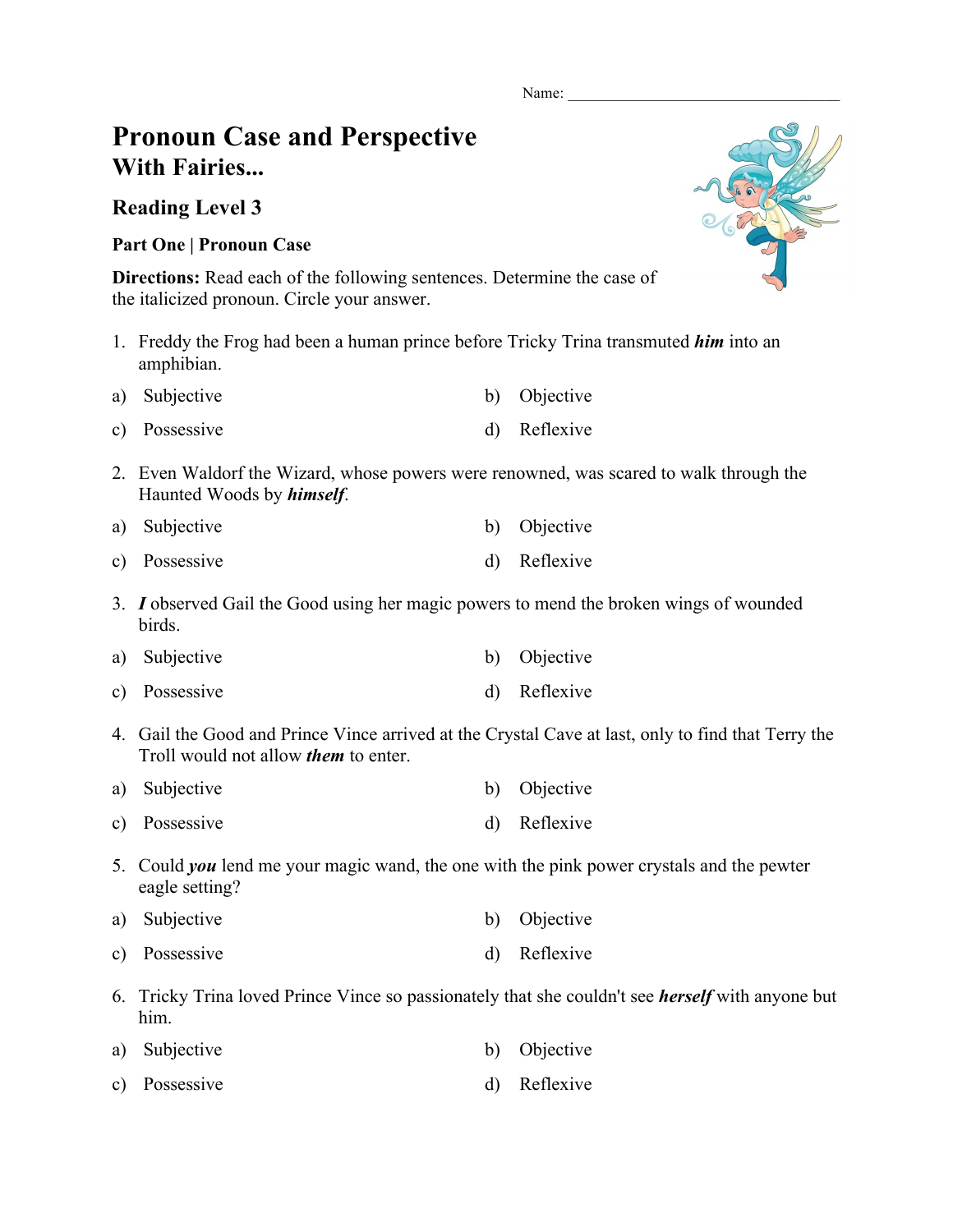| 7.                                                                                                                   | Fairies are wary of berries but cherries are <i>their</i> favorite.                                                                                                   |              |           |  |  |  |  |
|----------------------------------------------------------------------------------------------------------------------|-----------------------------------------------------------------------------------------------------------------------------------------------------------------------|--------------|-----------|--|--|--|--|
| a)                                                                                                                   | Subjective                                                                                                                                                            | b)           | Objective |  |  |  |  |
| $\mathbf{c})$                                                                                                        | Possessive                                                                                                                                                            | $\rm d$      | Reflexive |  |  |  |  |
|                                                                                                                      | 8. Prince Goober Jr. wanted to get to his tutor's schooner sooner so pulled a complicated<br>maneuver on <i>his</i> scooter.                                          |              |           |  |  |  |  |
| a)                                                                                                                   | Subjective                                                                                                                                                            | b)           | Objective |  |  |  |  |
| $\mathbf{c})$                                                                                                        | Possessive                                                                                                                                                            | d)           | Reflexive |  |  |  |  |
| 9. It was a cold and overwhelmingly foggy day in Fairyland and drizzle misted the air.                               |                                                                                                                                                                       |              |           |  |  |  |  |
| a)                                                                                                                   | Subjective                                                                                                                                                            | b)           | Objective |  |  |  |  |
| $\mathbf{c})$                                                                                                        | Possessive                                                                                                                                                            | $\mathbf{d}$ | Reflexive |  |  |  |  |
| Shelly the Icy made an enchanted cupcake for Prince Vince but he knew better than to eat $it$ .<br>10.               |                                                                                                                                                                       |              |           |  |  |  |  |
| a)                                                                                                                   | Subjective                                                                                                                                                            | b)           | Objective |  |  |  |  |
| $\mathbf{c})$                                                                                                        | Possessive                                                                                                                                                            | $\rm d)$     | Reflexive |  |  |  |  |
|                                                                                                                      | "If Doug the Bug were under <i>your</i> rug you wouldn't see his ugly mug," says Prince Vince to<br>11.<br>Little Miss Mince as he squints from the glint of the sun. |              |           |  |  |  |  |
| a)                                                                                                                   | Subjective                                                                                                                                                            | b)           | Objective |  |  |  |  |
| $\mathbf{c})$                                                                                                        | Possessive                                                                                                                                                            | d)           | Reflexive |  |  |  |  |
|                                                                                                                      | Tricky Trina is renowned for <i>her</i> mischievous antics.<br>12.                                                                                                    |              |           |  |  |  |  |
| a)                                                                                                                   | Subjective                                                                                                                                                            | b)           | Objective |  |  |  |  |
| $\mathbf{c})$                                                                                                        | Possessive                                                                                                                                                            | d)           | Reflexive |  |  |  |  |
| 13.                                                                                                                  | Shelly the Icy froze Terry the Troll because she wanted to help Prince Vince and Gail the<br>Good get into the Crystal Cave.                                          |              |           |  |  |  |  |
| a)                                                                                                                   | Subjective                                                                                                                                                            | b)           | Objective |  |  |  |  |
| $\mathbf{c})$                                                                                                        | Possessive                                                                                                                                                            | d)           | Reflexive |  |  |  |  |
| 14.                                                                                                                  | Terry was a scary troll who carried stolen fairy gold to his rarely merry home in the Crystal<br>Cave.                                                                |              |           |  |  |  |  |
| a)                                                                                                                   | Subjective                                                                                                                                                            | b)           | Objective |  |  |  |  |
| $\mathbf{c})$                                                                                                        | Possessive                                                                                                                                                            | d)           | Reflexive |  |  |  |  |
| "To whom shall I give this delightful present?" Queen Goober wondered aloud while<br>15.<br>holding the fly carcass. |                                                                                                                                                                       |              |           |  |  |  |  |
| a)                                                                                                                   | Subjective                                                                                                                                                            | b)           | Objective |  |  |  |  |
| $\mathbf{c})$                                                                                                        | Possessive                                                                                                                                                            | d)           | Reflexive |  |  |  |  |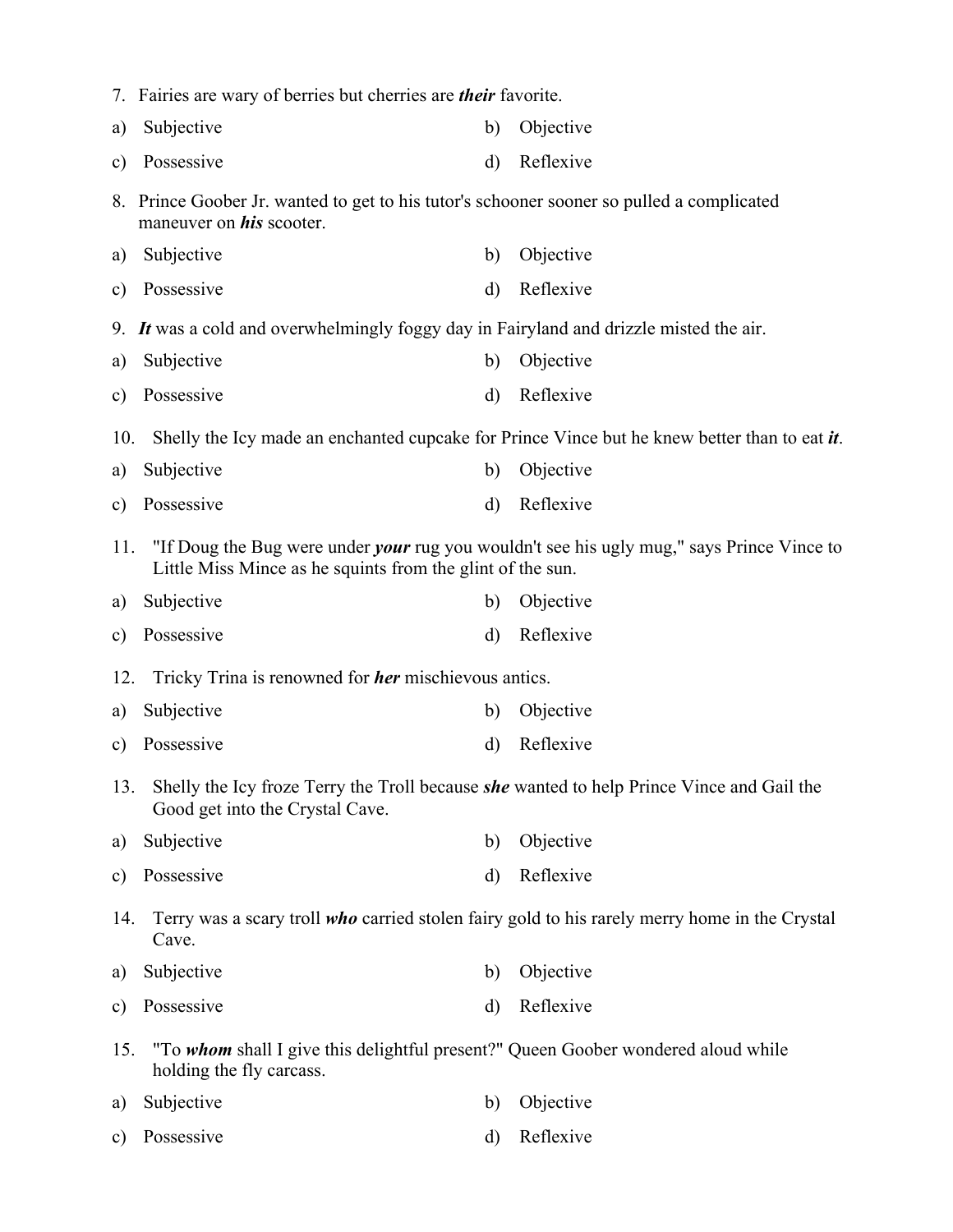## **Part Two | Pronoun Perspective**

**Directions:** Read each of the following sentences. Determine the perspective of the italicized pronoun. Circle your answer.

- 16. Freddy the Frog squatted as lowly as he could and emphatically begged Queen Goober, "Please give *me* the fly carcass."
- a) First-person b) Second-person c) Third-person d) Not a pronoun
- 17. Shelly the Icy blew a frozen kiss from her frigid lips at Terry the Troll, forever freezing *him* in the midst of his great plodding charge.
- a) First-person b) Second-person
- c) Third-person d) Not a pronoun

18. Doug the Bug was once among *princes* and princesses.

- a) First-person b) Second-person
- c) Third-person d) Not a pronoun
- 19. "Even Waldorf the Wizard can't help *you* now," cackled the evil Queen Goober at Gail the Good, as the Queen locked the final power crystal in place.
- a) First-person b) Second-person c) Third-person d) Not a pronoun
- 20. Is it necessary for fairies to pair *their* cherries with dairy products?
- a) First-person b) Second-person
- c) Third-person d) Not a pronoun
- 21. "Tricky Trina wanted *us* to see her sleeping on the ceiling," said the Scary Fairy Sheila while wielding a potato peeler.
- a) First-person b) Second-person
- c) Third-person d) Not a pronoun
- 22. Shelly the Icy likes jelly and *ice cream* on spaghetti with especially spicy bison meat.
- a) First-person b) Second-person c) Third-person d) Not a pronoun
-